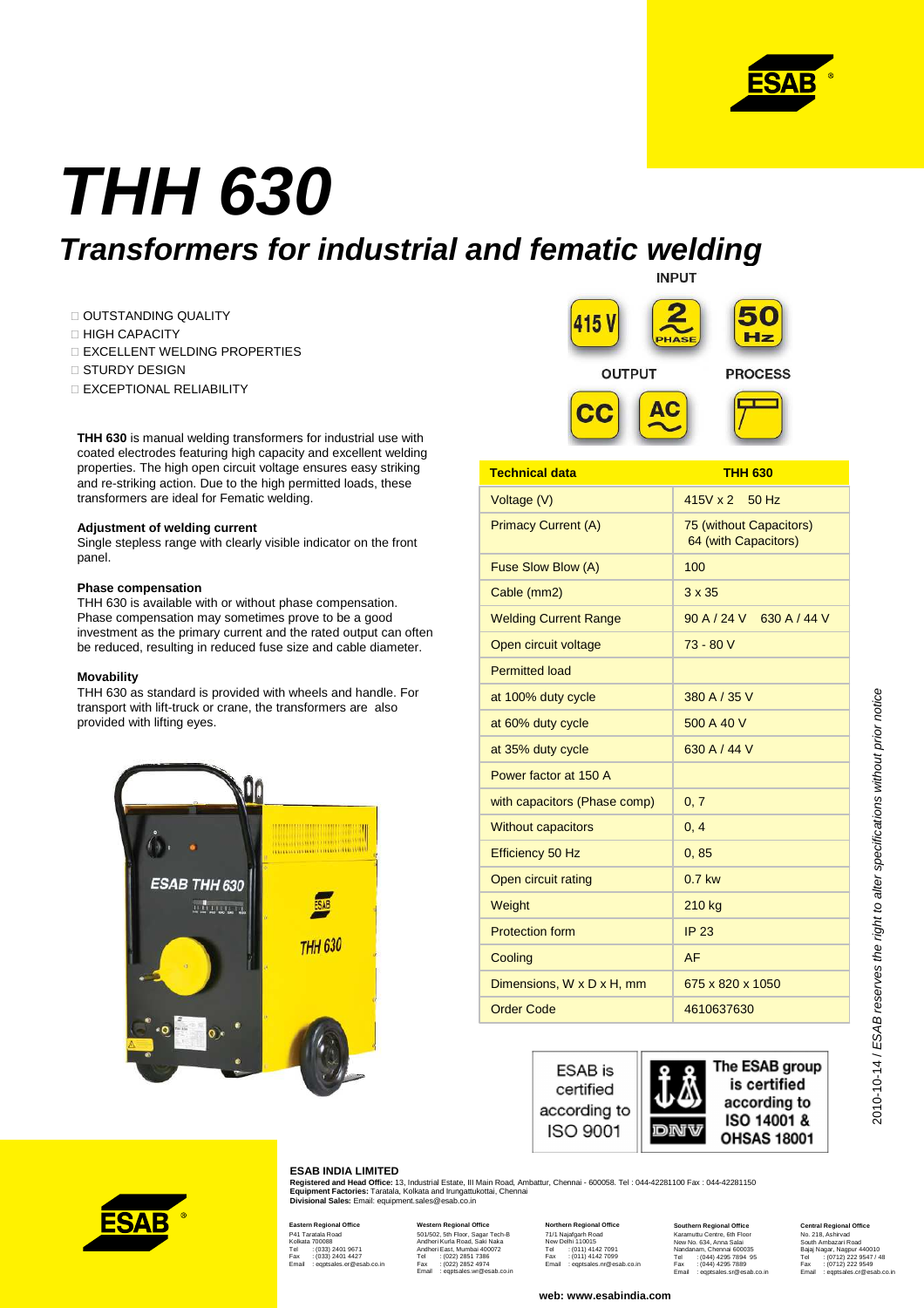

# *Transweld 400 Air Cooled Welding Transformer*

*ESAB Transweld 400 is a Manual Arc Welding Transformer that combines unique functionality and safety features. It is economical, natural cooled and delivers excellent welds. It is rugged dependable and suitable for shop or site use.* 



### **Special Features**

- Fully portable, light weight and compact.
- Natural air cooled machine ensures maximum safety of transformer as opposed to fan-cooled where fan-failure can cause burning of coils.
- Higher metal recovery ensures lower consumption of electrodes.
- Current available in single range. Current indicator and current control handle both on front panel.
- Superior dynamic characteristics gives soft and smooth arc, minimum spatter.
- Robust and compact construction ability to withstand rough handling at sites.
- Horizontal shunt core travel ensures precise setting even after prolonged use.
- Ultra light weight for easy manoeuvrability.





- Class 'H' insulation provides longer coil life.
- Linear current indicator scale enables easy current setting.
- Low no-load loss.